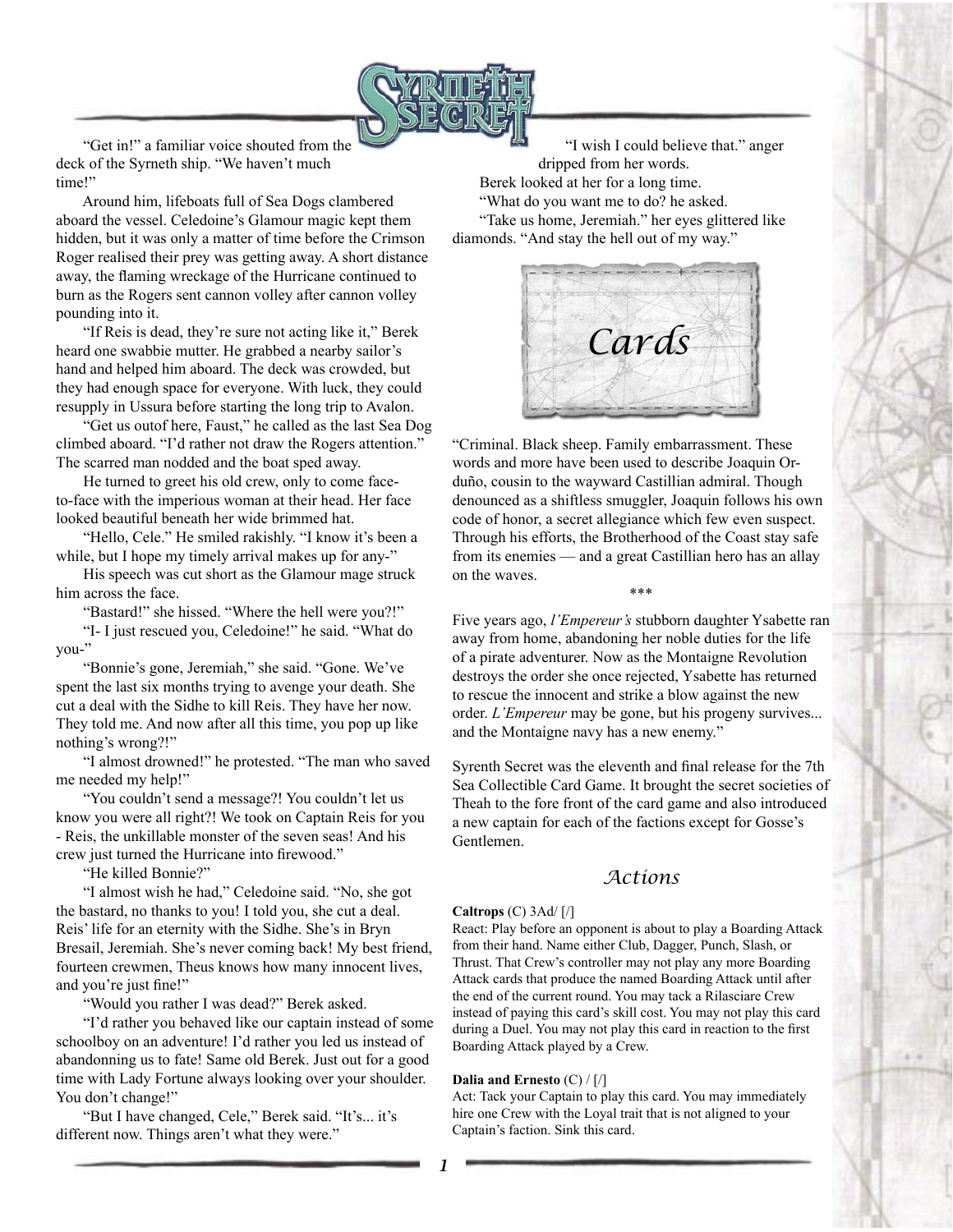### **El Esoque Occulto** (C) / [/]

React: Play after you have inflicted 4 or more hits with a Los Vagos Crew during a Boarding. After all of the hits are absorbed, the Los Vagos Crew inflicts an additional 2 Hits. You may not play another version of this card for this effect during this Boarding Attack. React: Play this card as a normal Boarding Attack. This Crew inflicts 2 extra Hits with this Boarding Attack. If you play the final card in the Boarding Attack and inflict Hits you may return this card to your hand after all of the hits have been suffered.

### **Endings and Beginnings** (C) /4Ad [/]

You may only play this card if you have a Heroic Captain. Any player may pay the Cancel cost of this card. React: Play this card immediately after the beginning of the Actions Phase. All players discard their hands and draw 7 cards from their decks. Sink this card.

*"Build a new life, Melinda. Be happy. He'd want that. His task is over now. I'll see you again when mine is."*

### **Expeditous Retreat** (C) / [/]

React: Play this card to reverse a Club, Slash, or Dagger Boarding Attack. This Boarding Attack is considered resolved, with neither Crew inflicting Hits. Tack both Crew involved in the Boarding Attack. React: When a Ship moves into your Sea using its"Free Move" ability, move your Ship to an adjacent Sea. The cost of this card is raised by your Ship's Move Cost for this ability unless you have a Los Vagos Captain.

*"Where's Berek? Celedoine wants a word with him..."*

### **Fateful Duel** (C) / [/]

Unique • Control React: Play after you have played the final Boarding Attack during a Duel where both you and the opposing player had Ships in this Sea. Attach this card to this Sea. Sink this card at the beginning of the next turn.

*"That cravat cost me ten Guilders!"*

### **Flee Your Enemies** (C) M+0/ [/]

React: Play after you have absorbed all of the Hits inflicted by an opponent's Cannon Attack. Move your Ship up to two seas towards the Mirror or the Trade Sea (moving through each Sea one at a time).

*As daring as they are, the Sea Dogs aren't above cutting and running if the odds turn against them.*

#### **Fugitives** (C) 3In/4In [/]

Act: Target and sink a Membership card in play. Act: Target another player's unaligned Ship. Move that Ship one Sea away from your Ship. Act: Target Faction-aligned crew is considered to have no factional alignment and is considered Unaligned until the end of the turn.

*Ysabette rescued Rosamonde from the headsman's axe. As pirates and daughters of l'Empereur, they became a grave threat to the new Montaigne government.*

### **Guerilla Tactics** (C) 3Ad/ [/]

The cost of this card is reduced to 0 if you have 3 or more Rilasciare Crew on board. Act: Target and sink a Chantey in play. Act: Target a player with 6 or more cards in their hand. Target player's Ship suffers 1 Hit. Act: Target a Chantey in play and the player that owns that Chantey. That player's Ship suffers 1 Hit. *"They'll NEVER think to look in the sewers..."*

#### **In the Nick of Time** (C) / [/]

React: Play when another player begins a Boarding with your Ship that is not canceled. The Boarding ends after three rounds. React: Play when another player is targeting your Ship with a Cannon Attack that is inflicting 6 or more Hits. That Cannon Attack is canceled. That player may cancel this effect by producing 3 Cannon.

*"Sorry to dash, but I'm meeting my sister and she'll just lose her head if I'm late." –Ysabette du Montaigne*

#### **Leaping From Rooftops** (C) 4Ad/ [/]

Act: Move your Ship to an adjacent Sea. You may immediately perform an action that completes an Adventure in that Sea. The cost of this card is reduced by the number of Los Vagos Crew you have on board (minimum 0). Act: Target an Adventure in an adjacent Sea with only an Adventuring cost. Tack any number of Los Vagos Crew to produce Adventuring to complete the target Adventure (the Adventure is considered to be completed in the Sea in which it was placed).

#### **Nightblade** (C) 3Ad/ [/]

React: Play when you are pushing this Crew forward for a Boarding Attack. Attach this card to that Crew as a Hand Attachment. This Crew inflicts 2 extra Hits during Boarding Attacks and gains +1 Adventuring. The cost of this card is reduced to 0 if you attach this card to a Kreuzritter Crew. A Crew may not have more than 1 Hand Attachment.

#### **Poisoned Wine** (C) 2In/4In [/]

You may only play this card if you have a Villainous Captain. Act: Tack one of your non-Captain, Villainous Crew to target a Ship. That Ship's controller must tack one of their Holy Crew or sink any one of their Crew.

*"The Falisci '64 should never be quite that shade of scarlet." – Giovanni Villanova*

#### **Pursue Your Enemies** (C) / [/]

React: Play after an opponent in this Sea has played an Action card that resulted in their Ship moving to another Sea, to move your Ship to the same Sea (moving through each Sea one at a time). *The Rogers still haven't forgiven the Sea Dogs... and their vengeance remains as fierce as ever.*

### **Regrouping** (C) / [/]

Act: Tack your Captain or First Mate Crew to target and attach any number of your Ally cards in play to the same Sea as your Ship. React: Play before performing an action. Target one of your untacked Ally cards attached to an adjacent Sea to attach that Ally to the same Sea as your Ship.

*The Corsairs knew that sooner or later, Kheired-Din would reappear. They intended to be ready for him.*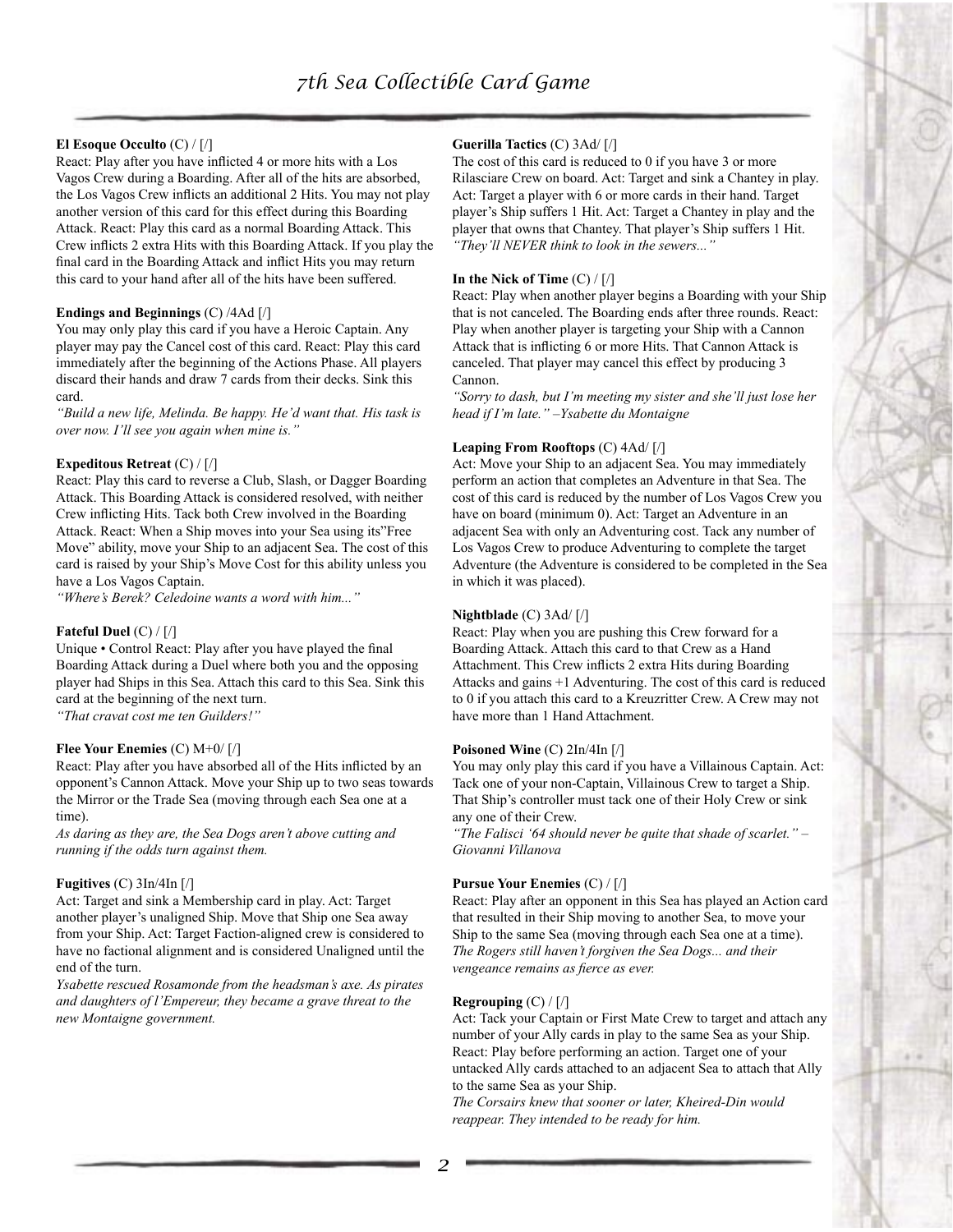### **Seduction** (C) /4Ad [/]

Act: Tack and discard one of your non-Captain Crew to target a non-Captain Crew in the same Sea as your Ship. If the target Crew's Influence cost is less than your Crew's Influence cost the target Crew is tacked and may not untack or use any abilities until the untack phase of next turn. Sophia's Daughters crew need only tack or be discarded (not both) to use this effect.

*"Finish your beer, lover. My evening's just beginning..."*

### **Seize the Reins** (C) 2In/ [/]

The Influence cost of this card is reduced to 0 if you have a Rilasciare Captain. React: Play instead of performing a Boarding Attack. Target a Ship Attachment attached to the other ship in the Boarding. The ship's controller must either sink the target Attachment or suffer 6 hits. React: Play instead of performing a Boarding Attack. Target one action card in play to sink that action card.

*That sallow little lawyer is the future of Montaigne.*

#### **Syrneth Lock** (C) / [/]

React: Play before another player produces any skill points to complete an Adventure. That player may not use any Attachments to produce skill points to complete that Adventure, until the end of the turn. Any skill points needed to complete that Adventure during this turn must come from tacking Crew.

### **The Freighter's Ashes** (C) / [/]

Act: Name any faction without a Captain in play. Crew with that factional alignment may not enter play until next turn. Act: Name any secret society. Crew with that secret society affiliation may not enter play until next turn. Act: Name any Nationality. Crew with that Nationality may not enter play until next turn.

*Call it St. Rose's Grave. It's as good a name for the spot as any.*

### **The Trap Is Sprung** (C) / [/]

React: Tack one of your Kreuzritter Crew when you are paying an Influence cost (for anything other than hiring a Crew), to reduce that Influence cost by the Kreuzritter's Influence cost (minimum 0). Until the end of the turn all of your opponents' Influence costs are reduced by 1 (minimum 0).

*"Welcome aboard, Empereur. Some old friends wish to have a word with you..." –The Kire*

### **The Witch** (C) /5Ad [/]

React: Play instead of performing a Boarding Attack. Tack a Crew to target a Crew Attachment on a tacked Crew on the opposing player's Ship. Discard the target Crew Attachment (you may not discard a Captain Attachment, but you may discard a Crew Attachment on a Captain). React: Play after you have canceled a Boarding Attempt by paying your Ship's Move Cost to move your Ship to an adjacent Sea.

*Lucrezia still searches for her lost love.*

### **Unexpected Reunion** (C) 2Ad/4Sw [/]

React: Play when a player hires a Crew from a different faction than their Captain's faction. If that Crew does not share a Secret Society or Nationality with that player's Captain, that player's Ship suffers a number of Hits equal to twice the hired Crew's Swashbuckling. You may only play one copy of this card per Hiring of a Crew. React: Play when you are paying the cost of a Henchman Attachment card to reduce the Henchman's cost by 3. When playing this effect, the cost of this card is reduced to 0.

#### **Ussuran Madhouse** (C) 1In/ [/]

Act: Target a non-Captain Crew in this Sea. If that Crew's Influence cost is less than the number of Attachments that Crew has attached, that Crew is tacked. Act: Each player shuffles their deck and discard pile together. You may draw 2 cards from your deck; all other players draw 1 card from their deck.

*"What happened to you, Felipe?" she whispered."The witches took me," he replied,"and gave me the vision of the 7th Sea..."*

#### **Voices of the Dead** (C) / [/]

Act: Play when you are paying the cost to attach, discard or sink a Control card. Tack one of your Sorcerers to reduce the cost by the number of Sorcery Knacks that Crew has attached.

*"You must save them, my love. Save as many as you can. Ragnarok approaches and our people must be ready..." –Red Thorfild*

### *Crew*

**Aindriu McKenna** (C) Sea Dogs \*Knights of the Rose and Cross\* 5I C:2 S:0 A:0 I:2 Sw:3 [P/c/t]

Heroic • Gunner If you have a Topman on board this Crew has +1 Cannon. This Crew may be chosen as a Starting Crew if you have a Rose and Cross Captain. If your Ship has a crew maximum less than 9, this Crew's Influence cost is reduced by 2 when you are choosing your Starting Crew.

#### **Aldaron the Dark** (C) Explorers \*Die Kreuzritter\* 6I C:1 S:0 A:2 I:0 Sw:4 [P/c/t]

Nacht 1 • Holy • Swordsman + 1 React: When another player is about to play a Boarding Attack card to begin a Duel with one of your other Crew, you may replace the target Crew with this Crew in the Duel. You may use this ability only when this Crew is untacked, and only once per turn.

*"The Explorers must be protected from themselves."*

#### **Alicia Soldano de Granjero** (C) Castille 5I

C:0 S:3 A:2 I:0 Sw:2 [P/c/t]

React: Tack when entering a Boarding. This Crew may use the following ability until the end of the Boarding: React: Discard a card from your hand when you are tacking a Crew to absorb Hits to have that Crew absorb 2 extra Hits. You may only use this ability once per tacking Crew.

*"Where is he, Margaretta? Where is my husband?"*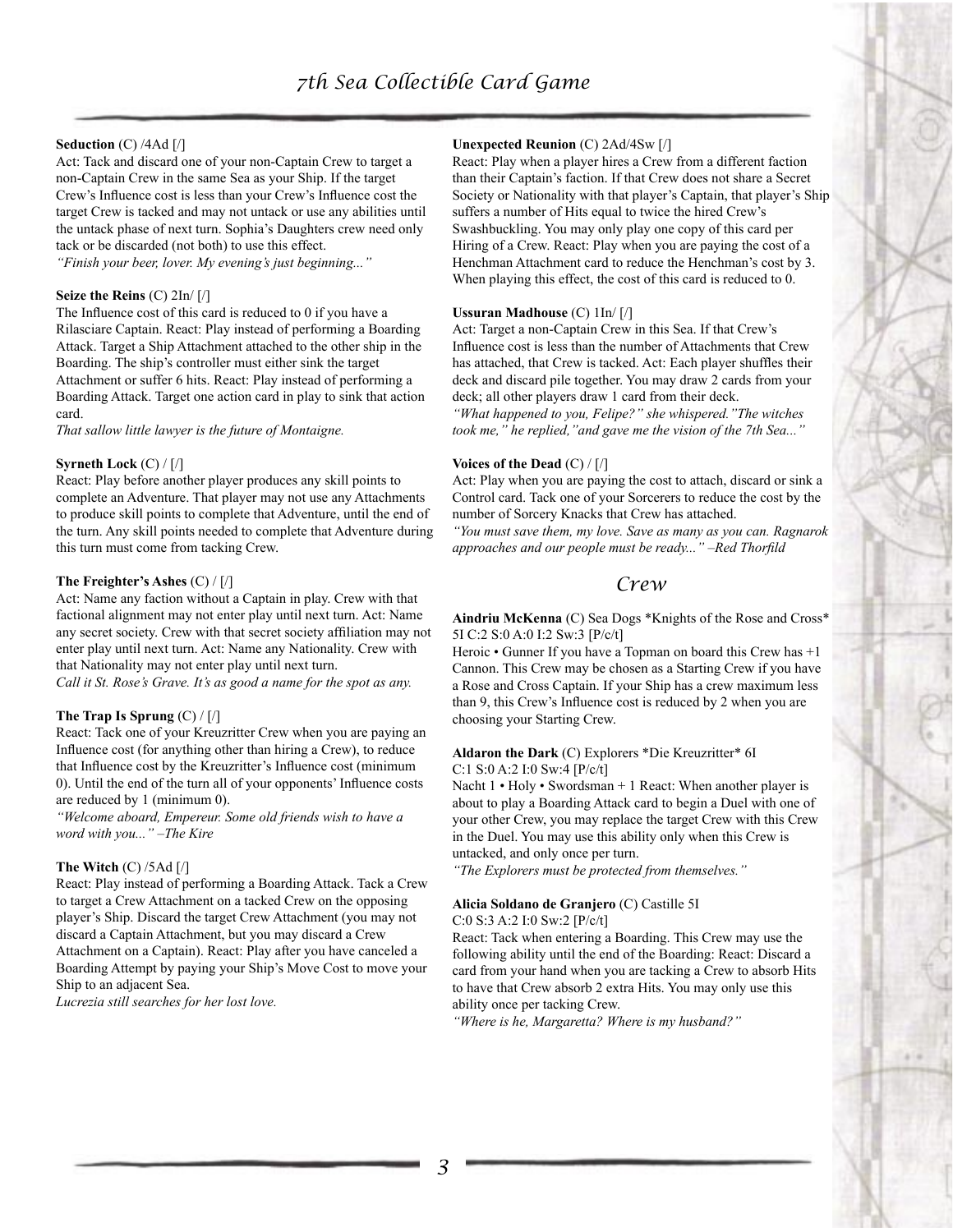**Alison Fairlight** (C) Sea Dogs \*Sophia's Daughters\* 4I C:0 S:0 A:0 I:3 Sw:1 [P/c/t]

Heroic • Scry 1 If this Crew has a number of attached Scry Knacks equal to or greater than her Influence, she may not attach further Scry Knacks.

*"She steers the ship that way, perched atop the tiller. I don't know how she does it, but it gives the captain the willies."*

**Belinda Thackuray** (R) Unaligned 2I C:0 S:0 A:0 I:0 Sw:1 [P/c/t] Unique • Glamour 1 This Crew may not attach Glamour Knacks while tacked.

*"Even the greatest sorcerers can have an off day."*

**Carmilla Bernoulli** (C) Crimson Rogers \*Sophia's Daughters / Vodacce\* 5I C:2 S:0 A:0 I:1 Sw:1 [P/c/t]

Scry 1 This Crew is considered to have a Face Attachment. Heroic Crew fighting against this Crew and inflicting Hits during a Boarding Attack have the Hits they inflict reduced to 0."They say Reis uses Glamour magic. I'm here to learn if it's true."

**Cristophé du Fae** (C) Montaigne \*Sophia's Daughters\* 6I C:1 S:4 A:2 I:2 Sw:4 [P/c/t]

Scry 0 • No Attachments This Crew may not be in your starting Crew. You must have 2 or more Sophia's Daughters Crew aboard your Ship to bring this Crew into play.

*He's a Son of Lugh, with Sidhe blood in his veins. He can do more than just outrun the horse; he can pick it up and throw it if the mood takes him.*

**Dieter Von Glowen, Shield Man** (C) Explorers \*Die Kreuzritter / Eisen\* 5I C:1 S:0 A:2 I:1 Sw:3 [P/c/t]

Heroic • Swordsman  $+ 2$  When this Crew tacks or sinks to absorb Hits, he absorbs one extra Hit. React: Tack and sink this Crew when you are suffering Hits during a boarding, to reduce the Hits suffered to 0.

*A dracheneisen breastplate keeps him safe from any blow. Without it, he would have perished long ago.*

**Dimitri "the Bear" Romanovski** (F) Brotherhood \*Rilascarie / Ussura\* 8I C:3 S:2 A:3 I:1 Sw:4 [P/c/t]

Villainous • Unique • Pyeryem 1 • Unique If this Crew inflicts Hits during a Duel, he inflicts 4 extra Hits. React: When this Crew is tacking to absorb hits you may tack any number of Pyeryem knacks attached to this Crew to have this Crew absorb an additional amount of Hits equal to double the number of Pyeryem Knacks tacked.

*"Why can't the rest of the world be like Ussura?"*

## **Doña Arantxa Grijalva** (C) Explorers \*Los Vagos\* 4I

C:0 S:2 A:1 I:1 Sw:3 [P/c/t]

Holy React: Once per turn, you may discard 2 cards from your hand when suffering Hits to reduce the Hits suffered by 3 (minimum 0). You may only use this ability if this Crew is untacked and you are suffering 4 or more Hits.

**Doña Lucia del Torres** (C) Brotherhood \*Los Vagos\* 4I C:1 S:2 A:0 I:0 Sw:3 [P/c/t]

Heroic • Swordsman+1 If any other Ship in this Sea has one or more Castillian or Montaigne Crew on board, this Crew has +2 to all of her skills.

*"I know the true name of your Captain Allende –and I love him just as much now as I did when he sat on the throne of Castille."*

**Dryope Vestini** (R) Unaligned 2I C:0 S:0 A:0 I:0 Sw:1 [P/c/t] Unique • Fate 1 This Crew may not attach Fate Knacks while tacked. The strands are interconnected. Pulling on one can have devastating, unforeseen repercussions.

*Dryope never understood that until the night her husband hanged himself.*

**EJ Tojo** (C) Corsairs \*Los Vagos\* 4I C:0 S:0 A:2 I:1 Sw:3 [P/c/t] Captive • Heroic • Swordsman +2 This Crew may not be pushed forward to fight in a Boarding Attack if your Captain is Villainous. *El Vago wishes to have a word with this 'Espera.' I volunteered to find him.*

**Erik the Bold** (C) Brotherhood 6I C:1 S:4 A:2 I:0 Sw:3 [P/c/t] Loyal • Topman React: Play when you have just completed an Adventure for which you paid the reduced cost. If this Crew tacked to produce Adventuring for that reduced cost, you may untack him. *"The name? I had it tattooed on my arse after getting drunk one night. It seemed pretty funny at the time."*

**Feathertuft** (R) Unaligned 2I C:0 S:0 A:0 I:0 Sw:1 [P/c/t] Unique • Pyeryem 1 This Crew may not attach Pyeryem Knacks while tacked.

*He had a real name once, but he forgot it when Matushka left him trapped in an owl's shape. He doesn't miss it much.*

**Felix Guy-Daniel** (R) Montaigne 6I C:0 S:0 A:2 I:3 Sw:2 [P/c/t] Unique • Porté 1 React: Once per turn, when this Crew is inflicting Hits with a Boarding Attack, you may sink one of your other Crew to have this Crew inflict 3 extra Hits. React: After you have attached a Porté Knack to this Crew, you may immediately take another action to attach another Port+C65 Knack to this Crew. You may perform this ability any number of times per turn. *Porté and betrayal - Felix has mastered both.*

**Graham MacLennan** (C) Sea Dogs \*Knights of the Rose and Cross\* 4I C:0 S:4 A:0 I:0 Sw:2 [P/c/t]

Loyal • Swordsman +2 If you have a Gunner and a Topman Crew on board, this Crew has +1 Swashbuckling. React: When one of your other Crew is being sunk, discard 2 cards from your hand to have that Crew discarded instead. You may only use this ability while this Crew is untacked.

**Halverd Solness** (R) Unaligned 2I C:0 S:0 A:0 I:0 Sw:1 [P/c/t] Unique • Lærdom 1 This Crew may not attach Lærdom Knacks while tacked.

*He once burned a ship down trying that stunt. Lærdom isn't for amateurs.*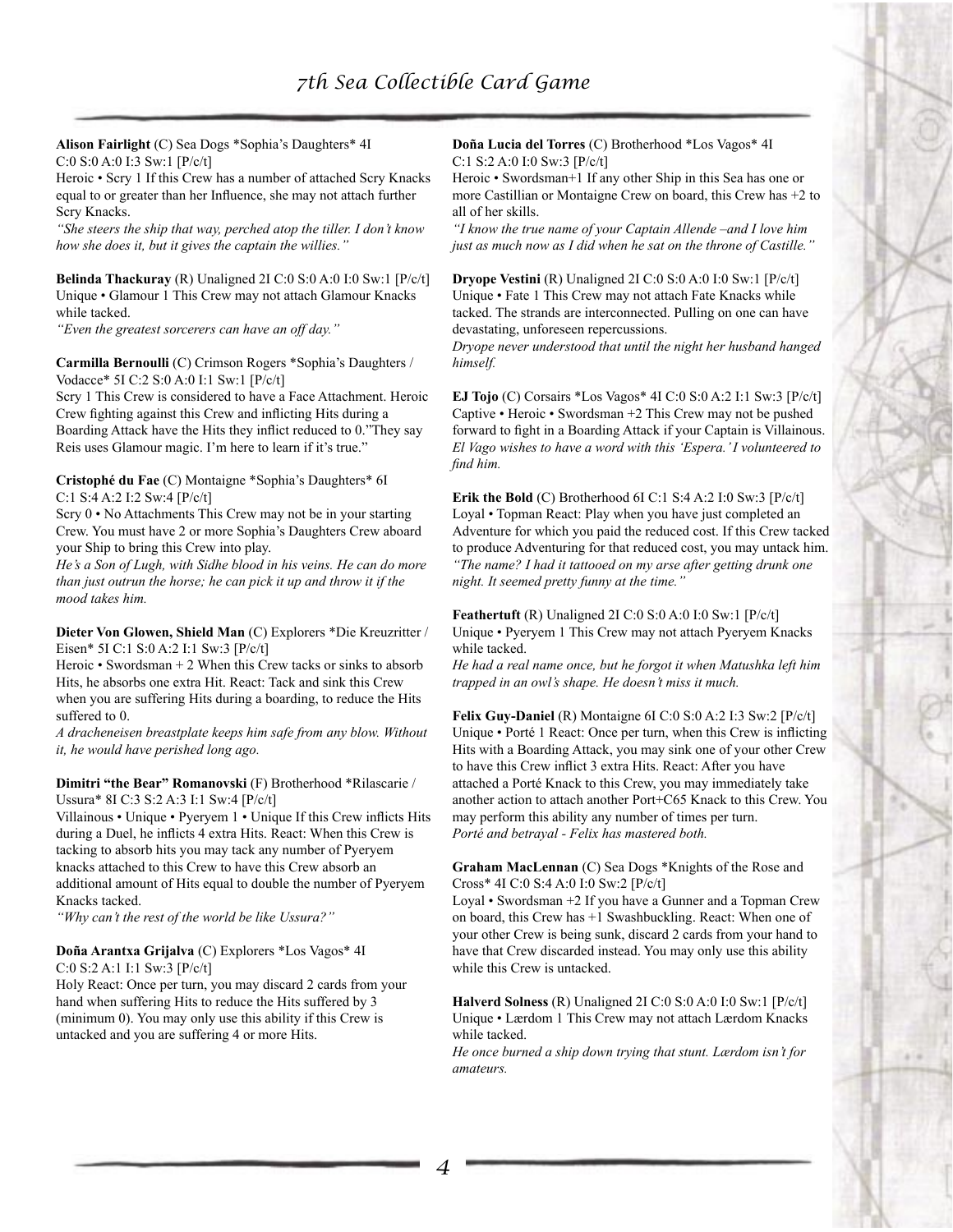**Herrmann Stumpf** (F) Montaigne \*Die Kreuzritter / Eisen\* 8I C:2 S:4 A:3 I:4 Sw:3 [P/c/t]

Unique • First Mate • Nacht 1 All of your other Kreuzritter Crew have  $+1$  Influence and inflict 1 extra Hit during Boarding Attacks while this Crew is in play. Act: Once per turn, target a Villainous non-Captain Crew in this Sea. Push one of your other Kreuzritter Crew forward (tacked or untacked) and play a Boarding Attack from your hand to begin a Duel between your Crew and the target Crew.

**Hildegun** (C) Vestenmannavnjar 6I C:0 S:2 A:3 I:2 Sw:4 [P/c/t] Heroic • Swordsman + 2 While you have at least one Crew with the title"Valkyries" on board your Ship, each of your Valkyries gains +1 Swashbuckling.

*"It doesn't matter how mortal you are. If they think you're a creature of myth, they'll never dare strike you."*

**Inga Danziger** (C) Montaigne \*Die Kreuzritter / Eisen\* 4I C:0 S:4 A:0 I:0 Sw:1 [P/c/t]

Nacht 1 This Crew has +1 Adventuring for each Nacht Knack attached.

*"Stand behind me, mein kind. Nothing will hurt you this night."*

#### **Ingeborg Davinsson** (R) Vestenmannavnjar 5I

C:0 S:2 A:3 I:0 Sw:3 [P/c/t]

Lærdom 0 • Swordsman +1 If your Captain is Heroic, this Crew has the Heroic trait. If your Captain is Villainous, this Crew has the Villainous trait. React: Once per turn when you are inflicting Hits with this Crew during a Duel, you may target and tack a Crew on the opposing Crew's ship with a Swashbuckling less than 3.

## **Kristin Abjornsdottir** (C) Vestenmannavnjar \*Sophia's

Daughters\* 5I C:0 S:0 A:3 I:2 Sw:2 [P/c/t]

Heroic • Lærdom 1 For each additional point of Lærdom that this Crew has beyond 1, she gains +1 Adventuring and +1 Influence. *"Guns are noisy, smelly, and unreliable. True marksmen still use the bow."*

**Lakov** (R) Black Freighter \*Die Kreuzritter\* 5I

C:0 S:0 A:2 I:2 Sw:3 [P/c/t]

Heroic • Holy • Swordsman +1 Act: Tack this Crew to activate this ability. Until the end of the turn, Sorcery Knacks in the same Sea as this Crew that Inflict, increase, reduce, or absorb Hits may not be used while in the same Sea as this Crew.

*Die Kreuzritter calls him a 'Night,' one of their own lost to the Dark Paths. They never speak of him without a shudder.*

**Lazare Tourville** (R) Unaligned 2I C:0 S:0 A:0 I:0 Sw:1 [P/c/t] Unique • Porté 1 This Crew may not attach Port+C84 Knacks while tacked.

*He never quite mastered the art of Porté. It works, but it's messy.*

**Listing Peter** (C) Black Freighter 4I C:0 S:1 A:0 I:0 Sw:3 [P/c/t] Unique • Loyal • Skeletal Villainous • No Attachments This Crew does not count against your crew maximum. React: Tack this Crew when you are playing a Damage Attachment to absorb Hits. That Damage Attachment absorbs 3 extra Hits.

*Just don't call him"Lefty." He hates that.*

#### **Longcoat Lucy** (C) Unaligned \*Die Kreuzritter\* 6I C:0 S:2 A:2 I:2 Sw:3 [P/c/t]

Swordsman +1 • This Crew has +1 to her Swordsman trait for each Swordsman Knack she has attached. Act: Tack this Crew to target a non-Captain sorcerer on another Ship in this Sea. Inflict a number of Hits on that sorcerer's ship equal to this Crew's Swashbuckling skill plus Swordsman trait.

*"The coat was me father's, the pistol me Mum's. She shot him with it; if you look you can still see the hole."*

**Mad Darius McIntrick** (C) Crimson Rogers \*Invisible College\* 4I C:0 S:2 A:2 I:1 Sw:1 [P/c/t]

Villainous You may not hire or put this Crew into play if you have an Explorers Captain. When this Crew tacks to produce Adventuring to complete an Artifact Adventure, he produces 2 extra Adventuring.

*"Arciniega needs fresh blood... and the Rogers produce more than enough."*

**Maria-Soledad Rivera y Aldana** (R) Castille \*Los Vagos / Sophia's Daughters\* 6I C:0 S:0 A:1 I:2 Sw:4 [P/c/t]

Unique • Heroic • Swordsman +3 You may attach any number of Swordsman Knacks to this Crew. React: When another player is about to play a Boarding Attack card to begin a Duel with one of your crew, tack this Crew to cancel the Duel and inflict Unique • Heroic • Swordsman +3 You may attach any number of Swordsman Knacks to this Crew. React: When another player is about to play a Boarding Attack card to begin a Duel with one of your Crew, tack this Crew to cancel the Duel and inflict 2 Hits on that player's Ship.

*"The Vagabond has many faces. I am only one."*

### **Meraldo Avalos** (C) Castille \*Knights of the Rose and Cross\* 4I C:0 S:4 A:0 I:0 Sw:2 [P/c/t]

Topman • Swordsman+2 Act: One per turn, target one of your uncompleted Adventures in play. Move your ship one Sea towards the sea containing the target Adventure. You may only use this ability if you have Felipe Jose de Granjero on board. *Margaretta isn't the only one looking for her husband. There are a lot of people who want to know what happened to the Admiral... and the ship he was on.*

**Noam** (C) Brotherhood \*Rilascarie\* 6I

C:2 S:2 A:1 I:1 Sw:3 [P/c/t]

When hiring this Crew from your hand, if there is at least one other Captain in this Sea with a greater Influence than your Captain, this Crew's Influence cost is reduced by 3.

*"I am not some simple savage, Théan. I understand your politics quite well. I simply choose to do without them."*

### **Paul Norton** (R) Brotherhood / Sea Dogs \*Rilascarie\* 4I C:0 S:1 A:1 I:0 Sw:2 [P/c/t]

Heroic • Loyal • Unique Act: Once per turn, tack any number of your completed Adventures and name a skill. Until the end of turn, this Crew gains +1 to the named skill for each Adventure you tacked.

*He followed Berek back to the Sea Dogs, but he never forgot his old crewmates.*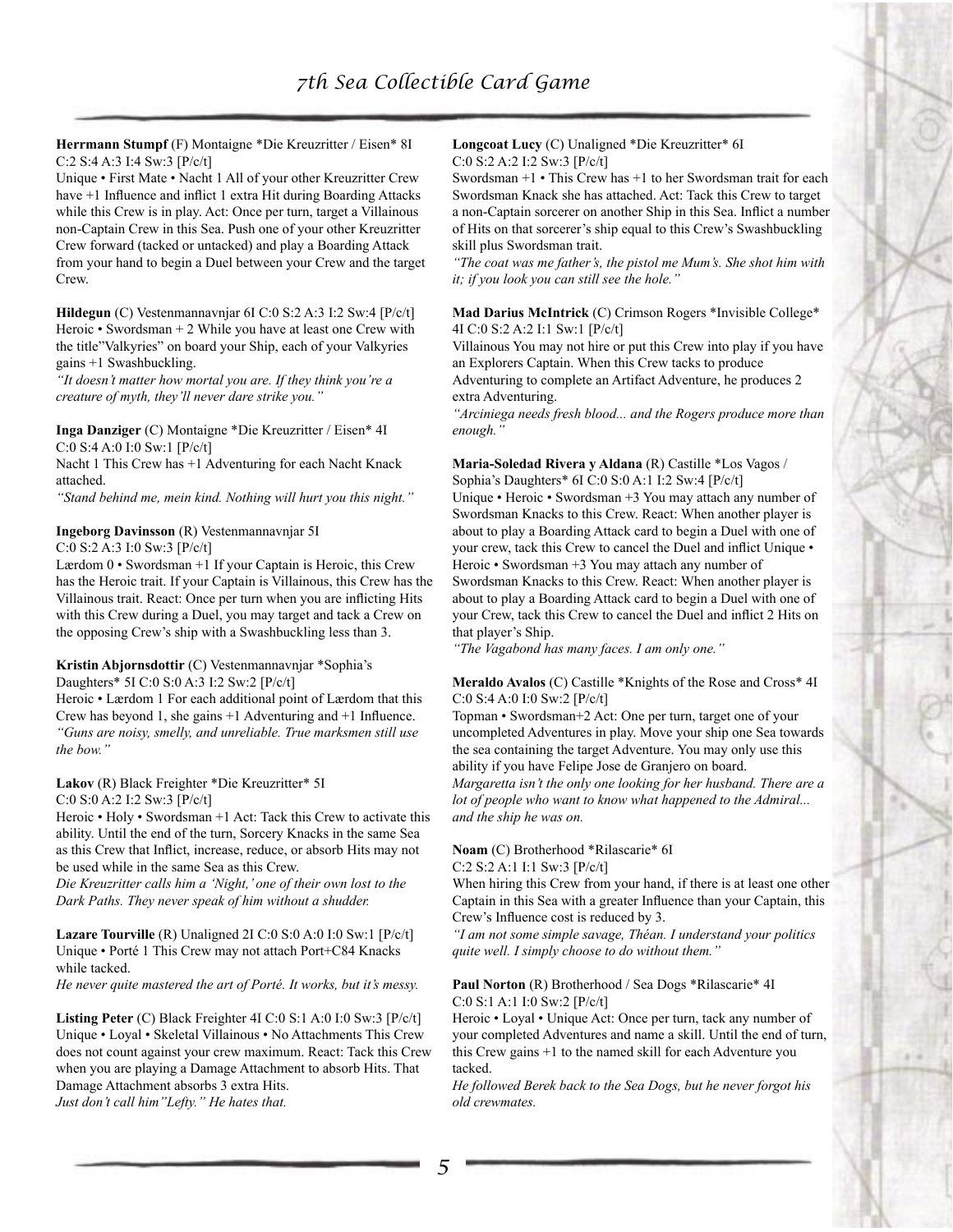#### **Pedro Alameda** (C) Unaligned \*Los Vagos\* 6I C:1 S:4 A:2 I:0 Sw:3 [P/c/t]

Heroic • Topman The skill cost of your Action cards titled:"Sharp Shooter" or"Sniper" are reduced to 0, while this Crew is untacked during a Boarding.

*BAM! "Oops! Uh, sorry down there. Are you okay?"*

**Professora Jacinta Navarro del Garci** (C) Castille \*Los Vagos\* 5I C:0 S:0 A:0 I:3 Sw:2 [P/c/t]

No Attachments This Crew gains +3 Influence if you have a Los Vagos Captain and a Patron Attachment in play. *Where do you think El Vago gets his marvelous toys?* 

**Rachel Milligan** (R) Unaligned \*Knights of the Rose and Cross\* 7I C:1 S:0 A:3 I:2 Sw:4 [P/c/t]

Unique When this Crew is in a Duel, the opposing Crew inflicts 2 less Hits (minimum 0).

*"You have to accept that you're going to fall. Someday, somehow, you're going to plummet straight to the cobblestones. Once you realize that, you'll never be afraid of heights again."*

### **Renzo Raymondi** (R) Crimson Rogers 5I

C:2 S:2 A:0 I:3 Sw:2 [P/c/t]

Villainous • Swordsman +1 React: When another player sinks one of their Heroic crew, you may immediately draw a card from your deck. You may only use this ability once per sunk Crew. *"The Rogers pay well. Everything else is secondary."*

**Reynaldo Lucani** (C) Corsairs 4I C:0 S:0 A:1 I:1 Sw:1 [P/c/t] Captive • No Attachments • Loyal When tacking this Crew to hire non-Captive Crew this Crew produces 3 additional Influence. *"Better here than back in Vodacce. At least here, I have a chance of escape."*

**Richter Hoffmann** (C) Explorers \*Invisible College\* 4I

C:0 S:2 A:0 I:0 Sw:1 [P/c/t]

React: When you are paying an Influence cost, tack an Item Attachment attached to this Crew to produce 1 Influence. *"Cosette needs a map if she's to survive the western seas. But she doesn't need to know where it comes from."*

**Rose Thornne** (C) Unaligned \*Rilascarie\* 6I

C:0 S:3 A:1 I:3 Sw:2 [P/c/t]

Heroic • Swordsman +2 You may not hire this Crew if you have a Captain with the Villainous trait.

*"I quite like the pseudonym, though I haven't used it in awhile. Were these gentlemen conscious, I'm sure they would agree."*

### **Sabira Mallah** (C) Corsairs \*Sophia's Daughters\* 5I

C:0 S:0 A:3 I:1 Sw:1 [P/c/t]

Villainous • Scry 1 Act: Tack this Crew to target a player in this Sea. That player may place any action cards face up on the table. Until the end of the turn, the target player may only play action cards that are placed face up on the table with this ability. This effect ends when a Boarding begins. When this effect ends the cards are returned to the player's hand.

*The Daughters need the wicked as well as the righteous.*

#### **Senor Ladron, Second Mate** (R) Brotherhood 3I C:0 S:0 A:3 I:0 Sw:1 [P/c/t]

Loyal • Unique • No Attachments • Pet The cost of this card is reduced to 0 if the card:"Senor Ladron" is attached to your Captain. Sink"Senor Ladron" when this Crew enters play. You may not attach"Senor Ladron." This Crew does not count against your crew maximum. React: Once per turn, immediately after this Crew tacks to produce Adventuring for an Item Adventure, discard a card from your hand to untack this Crew.

#### **Skeletal Marketeers** (C) Black Freighter 1I C:0 S:0 A:0 I:1 Sw:1 [P/c/t]

Loyal • No Attachments • Skeletal

*They can eat cannon steel as easily as human flesh...*

#### **Soner Iqbal** (C) Corsairs \*Invisible College\* 3I C:0 S:0 A:1 I:2 Sw:1 [P/c/t]

Captive • Heroic • Holy If your Captain is Heroic, this Crew has +1 Influence and Ð1 Adventuring (minimum 0).

*"Knowledge is dangerous. None understand this more than your 'Invisible College.' Should the Corsairs find some powerful invention or artifact, I will ensure that they never have a chance to use it."*

### **Steel Tooth Bob** (C) Unaligned \*Rilascarie\* 5I C:1 S:1 A:0 I:0 Sw:3 [P/c/t]

When this Crew tacks to absorb Hits, he absorbs 1 extra Hit. React: When you are suffering Hits during a Boarding that have not come from another player's successful Boarding Attack, tack one of your completed Adventures to suffer 2 fewer Hits. You may only use this ability if this Crew is untacked.

**The Ooze** (C) Black Freighter 5I C:0 S:0 A:2 I:0 Sw:3 [P/c/t] Loyal • Villainous • Fear 2 When paying the cost of the card:"Kiss of Death," you may tack this Crew instead of your Captain. *Wet, dripping slime drops off every time he moves. If it weren't for the sheet, he'd fall completely apart.*

### **Tom "Grave" Stone** (C) Black Freighter \*Invisible College\* 5I C:1 S:0 A:2 I:1 Sw:2 [P/c/t]

Villainous React: Tack this Crew when one of your non-Skeletal Black Freighter crew is being sunk to place that Crew on top of your deck.

*His experiments on prolonging life succeeded after all…*

### **Two Pistol Penny** (C) Unaligned \*Invisible College\* 5I C:1 S:0 A:4 I:1 Sw:1 [P/c/t]

Heroic When this Crew inflicts Hits with a Boarding Attack, she inflicts an additional amount of hits equal to your Captain's Swashbuckling.

*"I actually own more than two."*

### **Valery Allamand** (C) Montaigne \*Invisible College\* 4I C:0 S:4 A:1 I:0 Sw:1 [P/c/t]

When this Crew tacks to absorb Hits, he absorbs 2 extra Hits. This Crew has +1 Adventuring for each Item card attached. *"This will work –all we need is a big crank..."*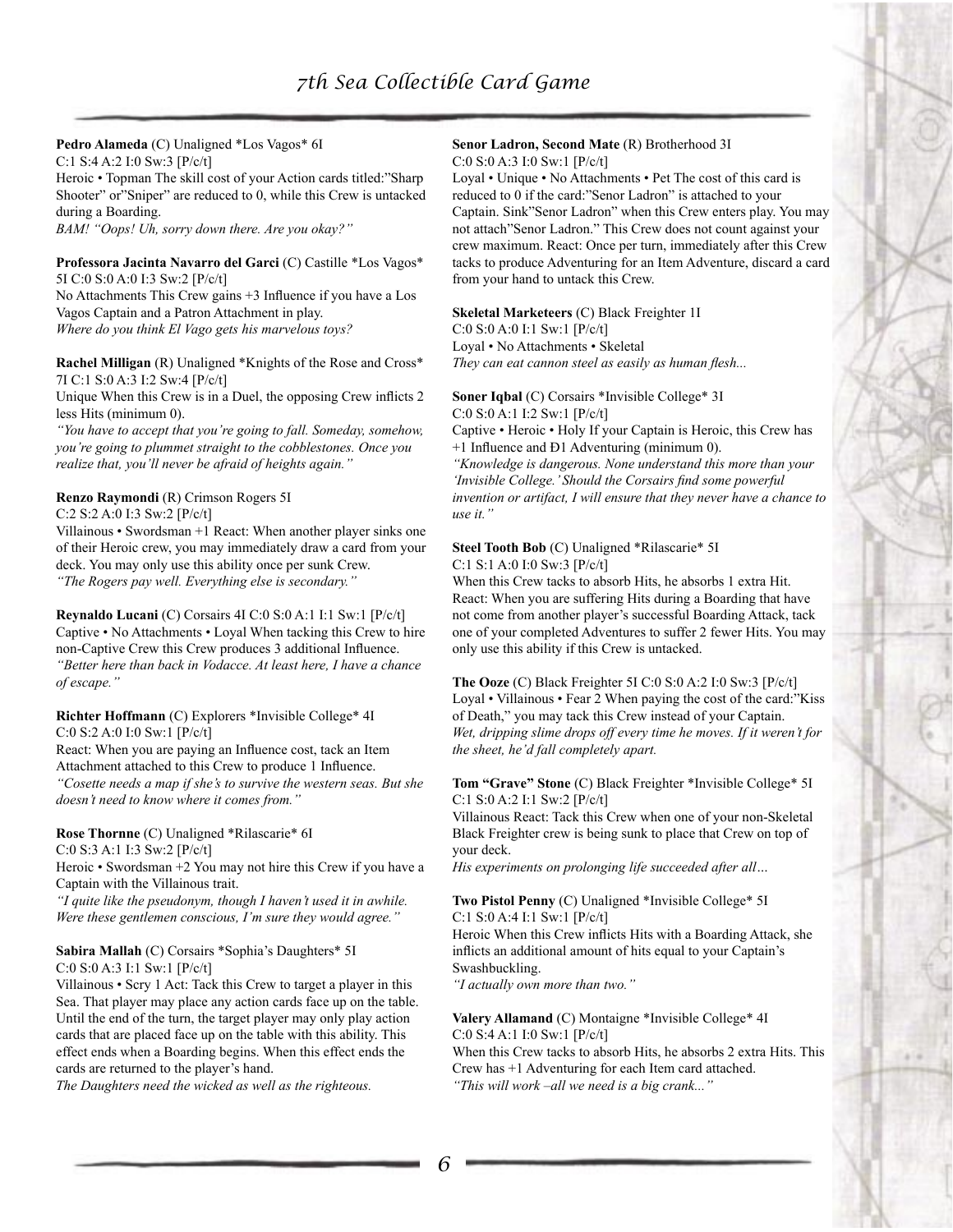# *Adventures*

#### **Black Stone Veteran** (C) [T/c/s]

1 Sea Away To complete: 7 Adventuring (0 if you and another player have resolved a Duel during this turn). Crew Attachment: +1 Swashbuckling. This Crew gains the trait: Swordsman +2 (or gains +2 to their Swordsman bonus if the crew already has the Swordsman trait).

*When the Rose and Cross must kill someone, they draw stones from a lot. Whoever draws the black stone must perform an act of evil to help the greater good.*

#### **Choose Your Battles** (C) [T/c/s]

1 Sea Away To complete: Pay 4 Adventuring (2 if you have a Rilasciare Crew on board) Crew Attachment: React: Discard this card when you are paying the Influence cost of a Rilasciare Crew to produce 3 Influence. React: Tack this card when you or one of your cards is being targeted with a Duel. The player starting the Duel must pay 3 Swashbuckling or the Duel is canceled.

#### **Damsel in Distress** (C) [T/c/s]

1 Sea Away To complete: Pay 2 Adventuring (1 if completed in La Boca) Heroic Crew Attachment: React: Return this card to your hand when this Crew is producing Skill points to increase the Skill points produced by 2.

*"Please, not the rope," Rosamonde pleaded. "As you wish, princess," the executioner sneered and produced a very large axe…*

### **Die Kreuzritter Acolyte** (C) [T/c/s]

1 Sea Away • Henchman To Complete: Pay 6 Adventuring (4 if completed in the Trade Sea). Crew Attachment: +2 Adventuring and +1 Swashbuckling. React: Discard this card when you are paying the Influence cost to hire a Kreuzritter Crew to produce 3 Influence.

#### **Down with l'Empereur!** (R) [T/c/s]

2 Seas Away • Oath • Unique To complete: Pay 6 Adventuring (4 if in Frothing Sea or if you have a Rilasciare Crew on board) Crew Attachment: +1 Swashbuckling. Act: Tack this card to target and sink a Patron or Letter of Marque card in this Sea. Act: Tack and sink this card to target and sink any non-Control Sea Attachment in this Sea.

*"Flee, your Majesty! I cannot stop them all!"*

### **Freeing Felipe** (R) [T/c/s]

Unique • 3 Sea Away To complete: Pay 3 points of each skill (this Adventure may not be completed in any way other than paying the skill costs). Captain Attachment: You need to Control only any four Seas at the end of the turn to win the game.

*"Good King Sandoval wishes to explore the western seas. He won't mind if I pick up an old friend along the way." –Margaretta Orduño*

### **MacEachern Blade** (R) [T/c/s]

1 Sea Away • Unique To complete: Pay 6 Adventuring (3 if you have a Brotherhood Captain). Artifact • Crew Attachment: +1 Swashbuckling. This Crew has an additional +3 Swashbuckling while there is a Sorcerer with 1 or more Sorcery Knacks on another Ship in this Sea. Act: Tack to sink a Monster card in this Sea. React: Tack when a Monster Action card is being played to cancel that action.

### **Rope Descending Device** (C) [T/c/s]

1 Sea Away • Hand (a Crew may not have more than one Hand Attachment) To complete: Pay 4 Adventuring (3 if completed in the Frothing Sea). Invisible College Crew Attachment: React: Tack this card when you are paying an Adventuring cost for an Adventure or Action card to produce 1 Adventuring.

#### **Settling the Matter** (C) [T/c/s]

2 Seas Away To complete: Pay 3 Adventuring (2 if completed in The Mirror). Crew Attachment: React: Tack this card and target and untack the tacked Crew on the other Ship with the highest Infeuence cost, to untack this Crew.

### **The Black Glove** (C) [T/c/s]

1 Sea Away • Hand (a Crew may not have more than one Hand Attachment) To complete: Pay 10 Adventuring (7 if completed in the Trade Sea). Kreuzritter Crew Attachment: +1 Swashbuckling. All of this Crew's Punch and Club Boarding Attacks are changed to be a Dagger. Reacts may not be played in reaction to Hits inflicted by this Crew during Boarding Attacks.

#### **The Heroine of San Cristobal** (C) [T/c/s]

1 Sea Away To complete: Pay 8 Adventuring (4 if you have three or more Los Vagos Crew on board). Crew Attachment: React: Tack this card after you have put a Control card into play to untack one of your non-Captain Crew that tacked to pay skill points for the Control card.

*Saving a nation absolves you of many sins.*

#### **The Horror of the Hook** (C) [T/c/s]

2 Seas Away To complete: Pay 3 Adventuring (2 if completed in La Boca). Crew Attachment: This Crew gains the trait Fear 1. Act: Tack this Crew to tack any Crew in this Sea with an Eye, Face, Hand, or Leg Attachment.

*Willie screamed in horror as the voices filled his head with a litany of blood. How much more could he take?*

#### **The Syrneth Rings** (R) [T/c/s]

1 Sea Away • Unique • Artifact To complete: Pay 4 Adventuring (3 if you have an Invisible College Captain). Crew Attachment: React: Tack this Crew when a Chantey is being sunk from play to place that Chantey in its owner's discard pile instead.

#### **Wearing the Black Ring** (C) [T/c/s]

1 Sea Away • Hand (a Crew may not have more than one Hand Attachment) To complete: Pay 6 Adventuring (3 if completed in the Trade Sea). Kreuzritter Crew Attachment: This Crew gains the trait: Nacht 1. React: Tack this card when another player targets this Crew with an action or effect to cancel that action or effect.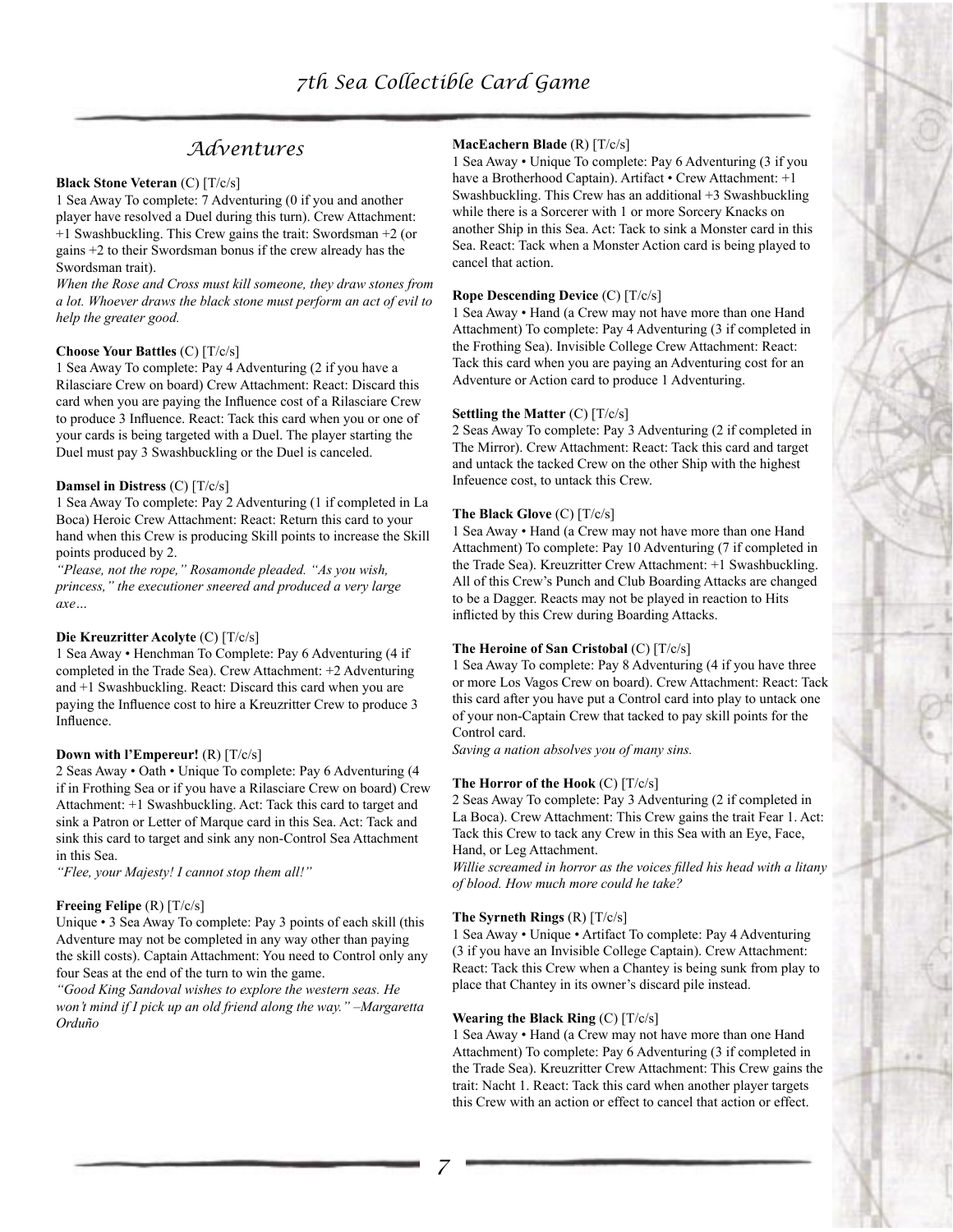# *Attachments*

#### **Ambush From the Shadows** (C) [C/d/s]

CREW ATTACHMENT Nacht 1 Knack React: After you inflict 4 or more Hits on another player's Ship in this Sea (but before that player begins suffering the Hits), sink this card to discard 2 random cards from that player's hand. Die Kreuzritter is always watching. *No one escapes their justice for long.*

### **Arciniega's Cordial** (C) [C/d/s]

CREW ATTACHMENT Item You must have 2 or more untacked Invisible College Crew to attach this card. Act: Tack this card to activate this ability. Until the end of the turn, this Crew inflicts 4 extra Hits during Boarding Attacks. Discard this card at the end of the turn. React: Discard this card instead of performing a Boarding Attack to target one of your Crew. Until the end of the turn, that Crew gains +2 Swashbuckling.

### **Brilliant Disguise** (C) [C/d/s]

CREW ATTACHMENT Item If you attach this card to a Los Vagos Crew you may draw a card after you attach this card. React: Sink this card when you or one of your cards is being targeted with a Duel, to cancel that Duel.

*"No one believes that El Vago could possibly be a woman. Why should we dissuade them?" –Maria-Soledad Rivera y Aldana*

#### **Daylen's Cordial** (C) [C/d/s]

CREW ATTACHMENT Item You must have 2 or more untacked Invisible College Crew to bring this card into play. Act: Tack this card to activate this ability. Until the end of the turn this Crew absorb additional Hits equal to their Adventuring Skill when they tack or sink to absorb Hits. Discard this card at the end of the turn. *"Care for a quick game of cards?"*

#### **Die Kruezritter Membership** (R) 2In [C/d/s]

CAPTAIN ATTACHMENT Unique • Membership This Captain gains the Die Kreuzritter affiliation. React: Tack this card when you are paying an Influence cost to produce 3 Influence. You may only use this ability while you have 3 or more other Die Kreuzritter Crew on board.

*Loyalty. Charity. Secrecy. Faith.*

#### **Dietrich Sword** (C) 7Ad [C/d/s]

HEROIC CREW ATTACHMENT Item The cost of this card is reduced by 3 if being attached to a Rose and Cross Crew (minimum 0). React: Tack when this Crew inflicts hits with a Boarding Attack to target a non-Captain Crew on the opposing Ship. This Crew inflicts additional Hits equal to the printed Swashbuckling of the target Crew.

*Only the best Knights may wield them, but they serve their owners well.*

#### **Diving Apparatus** (C) 6In [C/d/s]

CREW ATTACHMENT Item +2 Adventuring. Act: Tack this card to target an Item or Artifact Adventure in this Sea. The Adventuring cost of that Adventure is reduced by 3 (minimum 0) until the end of the turn. React: Tack this card after one of your Attachments has been sunk by another player's card effect to return that card to your hand.

### **Don Julio del Bejarano de Castillo** (R) 7Ad [C/d/s]

LA BOCA ATTACHMENT Unique • Patron Any player in this Sea may tack and discard a Holy Crew as an action to discard this card. React: Tack after a Holy Crew in this or an adjacent Sea tacks to produce skill points to reduce the skill points produced to 0. React: Discard one of your non-Captain Rose and Cross Crew when you are suffering Hits in this or an adjacent Sea to reduce the Hits to 0.

#### **Dust of Irritation** (C) [C/d/s]

CREW ATTACHMENT Scry 1 Knack • Item Act: Tack this card to target a Crew in this Sea and draw a card. Until the end of the turn, when target Crew tacks to produce Skill points they produce 3 fewer points of the skill (minimum 0). Discard this card at the end of the turn.

*"This may sting a bit."*

#### **Dust of Petrification** (C) [C/d/s]

CREW ATTACHMENT Scry 1 Knack • Item Act: Tack this card to target a Crew in this Sea and draw a card. Until the end of the turn, target Crew absorbs 3 extra Hits when tacking to absorb Hits. Discard this card at the end of the turn.

*"It hardens the skin. You might as well try to kill a granite boulder."*

#### **El Puñal Occulto School** (R) 5In [C/d/s]

CREW ATTACHMENT Swordsman Knack The cost of this Attachment is reduced by 3 if being attached to a Los Vagos Crew. Your Boarding Attacks that end with a Dagger inflict 2 extra Hits. React: Tack this card when this Crew plays a Dagger Boarding Attack; you may change that attack to a Thrust or Club.

#### **Encoding Device** (C) 8Ad [C/d/s]

CREW ATTACHMENT The cost of this card is reduced by 3 if being attached to an Invisible College Crew. React: After you have taken an action, discard 3 cards from your hand and tack this card to take an additional action.

*"No, no, it's just a music box. How could a music box create secret messages?"*

#### **Evangeline Rois et Reines du Rogne** (R) 4Ad [C/d/s]

SEA ATTACHMENT Unique • Patron Ports you are attaching to this Sea have their skill costs reduced by 2. Your Rose and Cross Crew with an Influence cost greater than 3, have +1 Influence while this card is in play.

#### **Garrotte** (C) 5In [C/d/s]

CREW ATTACHMENT Item The cost of this card is reduced by 3 if being attached to a Rilasciare Crew (minimum 0). Act: Tack this card to target and sink a Henchman card in this sea. Act: Tack the attached Crew and sink this card to target a Crew in this Sea with an Influence cost of less than 3. Discard the target Crew. *Ugly deeds demand an ugly weapon.*

### **Hidden Compartment** (C) 3Ad [C/d/s]

SHIP ATTACHMENT React: Tack this card when you are producing Adventuring for an Illegal Adventure to produce 4 Adventuring. React: Tack this card before you perform an action to discard a non-Captain Crew on board your Ship. *Daddy used to keep snacks in here. I have a somewhat less frivolous use for it.*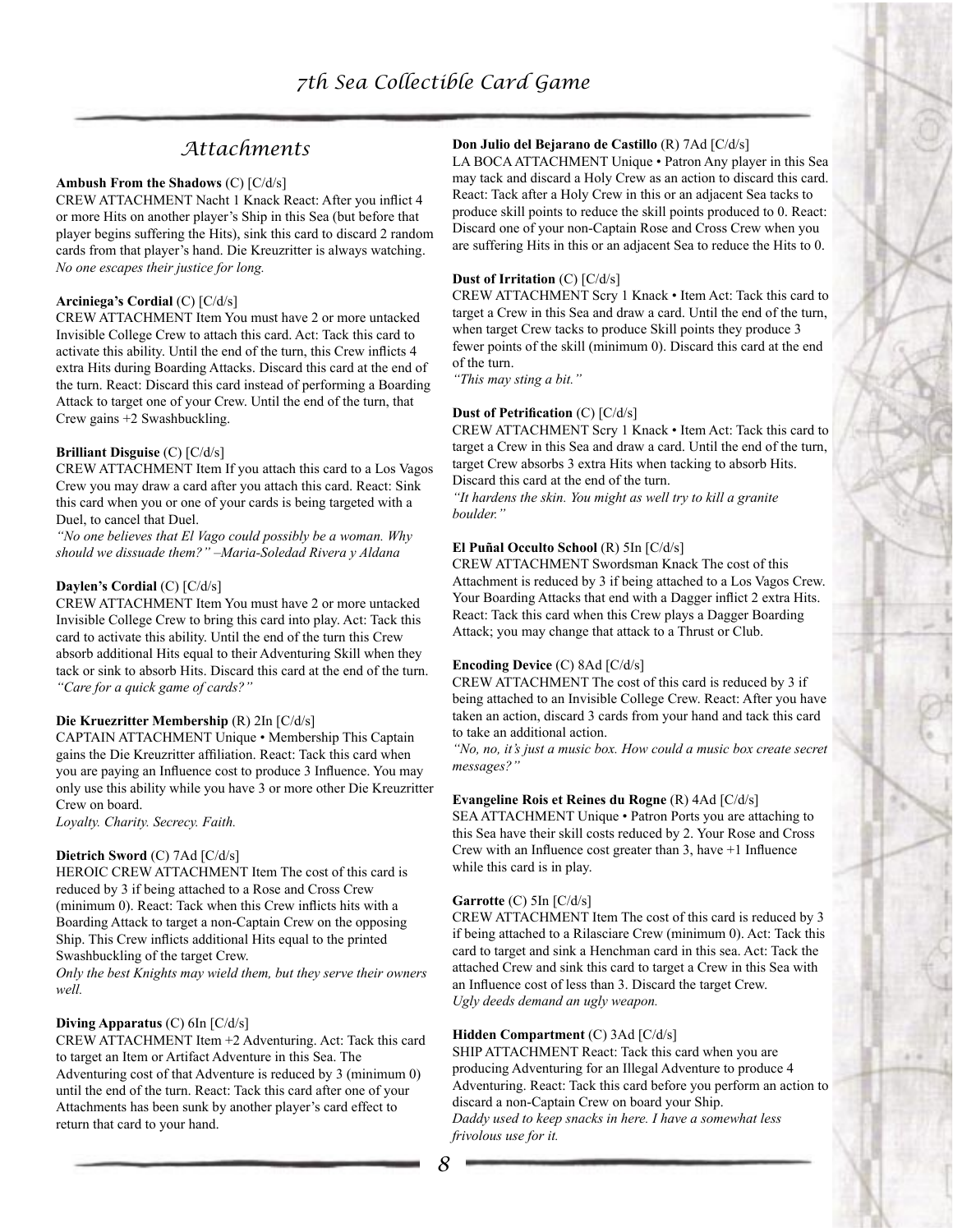### **Into the Shadows** (C) 1Sw [C/d/s]

CREW ATTACHMENT Nacht 1 Knack Act: Return this card and this Crew to your hand (you may not use this ability on your Captain). React: Tack this card after this Crew tacks to absorb Hits from a Boarding Attack to reduce the remainder of the Hits to zero. Use this ability only when absorbing hits from a Boarding Attack (or Duel) in which this Crew fought.

*"You'll never see them –not until it's too late..."*

### **Invisible College Membership** (R) 2In [C/d/s]

CAPTAIN ATTACHMENT Unique • Membership This Captain gains the Invisible College affiliation. While you have 3 or more other Invisible College Crew on board your hand size is increased by 2.

*"I fear the Inquisition often selects our members for us. Fugitives make eager candidates."*

### **Karolan's Drum** (R) 5In [C/d/s]

CREW ATTACHMENT Unique • Artifact The cost of this card is reduced by 3 if being attached to a Sophia's Daughter Crew (minimum 0). React: Tack this card after another player's Crew has been untacked during the Actions Phase to untack any one of your Crew.

*An ancient artifact from the days of Avalon mythology. Sophia's Daughters have put it to good use.*

### **Los Vagos Henchman** (C) 4Sw [C/d/s]

CREW ATTACHMENT Henchman This Crew inflicts 2 extra Hits during Boarding Attacks. React: Tack when you are producing Swashbuckling (for a cost other than suffering Hits) to produce 3 Swashbuckling. This ability may only be used if this card is attached to a Los Vagos Crew.

*"Ay chancho! You really should check that chandelier –it's going to hurt someone one of these days."*

### **Los Vagos Membership** (F) 2In [C/d/s]

CAPTAIN ATTACHMENT Unique • Membership This Captain gains the Los Vagos affiliation. While you have 3 or more other Los Vagos Crew on board this Captain has the following ability: Act: Tack one of your Los Vagos Crew and target a non-Heroic, non-Captain Crew in this Sea. Play a Boarding Attack from your hand to begin a Duel between the Los Vagos Crew and the target Crew. If the target Crew is sunk the target is returned to their player's hand.

### **Magebane Cordial** (C) [C/d/s]

CREW ATTACHMENT Item You must have 2 or more untacked Invisible College Crew to bring this card into play. Act: Discard this card. Until the end of the turn players may not use Actions and Reactions printed on Sorcery Knacks and Sorcerers. *The witch felt the sorcery fading from her blood and the sight fading from her eyes.*

### **Miles Valroux du Martise** (R) 5Ad [C/d/s]

SEA ATTACHMENT Unique • Patron React: Tack this card and discard any one of your cards on board your Ship when you are tacking a Rose and Cross Crew to produce Influence to increase the Influence produced by 4. React: Sink this card when one of your Rose and Cross Crew is being sunk. Return that Crew to your hand.

*"Naturally, the Order is sympathetic to your cause. However, I need more to go on than old sailor's stories."*

### **Mortis Swordsman School** (R) 5In [C/d/s]

CREW ATTACHMENT Swordsman Knack The cost of this Attachment is reduced by 3 if being attached to a Kreuzritter Crew. Act: Tack this Crew to target another player's non-Captain Crew in this Sea which either has the Villainous trait or is a Sorcerer. Pay 3 Influence and play a Boarding Attack from your hand to begin a Duel between the target Crew and this Crew. *"Catch!"*

#### **Multiple Barrel Artillery Piece** (C) 8In [C/d/s]

CREW ATTACHMENT Item • Unique The cost of this card is reduced by 3 if you have 1 or more Invisible College Crew in play. +2 Cannon. React: Tack or discard this card after this Crew has inflicted Hits with a Cannon Attack and all of those hits have been absorbed to Inflict 2 Hits to the same target of Cannon Attack. *Another nasty surprise from the Invisible College.*

#### **Necare Swordsman School** (R) 5In [C/d/s]

CREW ATTACHMENT Swordsman Knack The cost of this Attachment is reduced by 3 if being attached to a Sophia's Daughters Crew. React: Tack this card when this Crew is pushed forward to begin a Boarding Attack (not a Duel) to target a non-Captain Crew on the other Ship in the Boarding. The target must be pushed forward to fight this Crew (even if tacked). If your Boarding Attack is not reversed, the Crew must tack and sink to absorb Hits before any other Crew may absorb Hits.

### **Oil of Sloth** (C) [C/d/s]

CREW ATTACHMENT Scry 1 Knack • Item Act: Tack this card to target a non-Captain Crew in this Sea and draw a card. Target Crew may not be pushed forward to fight in a Boarding Attack or begin a Boarding Attack without a card effect until the end of the turn. Discard this card at the end of the turn. *A dull mind makes a slow body.*

### **Petrigal's Cordial** (C) [C/d/s]

CREW ATTACHMENT Item You must have 2 or more untacked Invisible College Crew to bring this card into play. React: Sink this card instead of performing a Boarding Attack to inflict 2 Hits on the other Ship in the Boarding. React: Discard this card instead of performing a Boarding Attack to target a Crew on the other Ship in the Boarding. That Crew's Swashbuckling is reduced by 2 until the end of the Boarding (minimum 1).

### **Philter of Champions** (C) [C/d/s]

CREW ATTACHMENT Scry 1 Knack • Item Act: Tack this card to target a Swordsman Crew in this Sea and draw a card. Target Crew gains +3 to their Swordsman trait until the end of the turn. Discard this card at the end of the turn.

*"Now all I need is someone worthy of it."*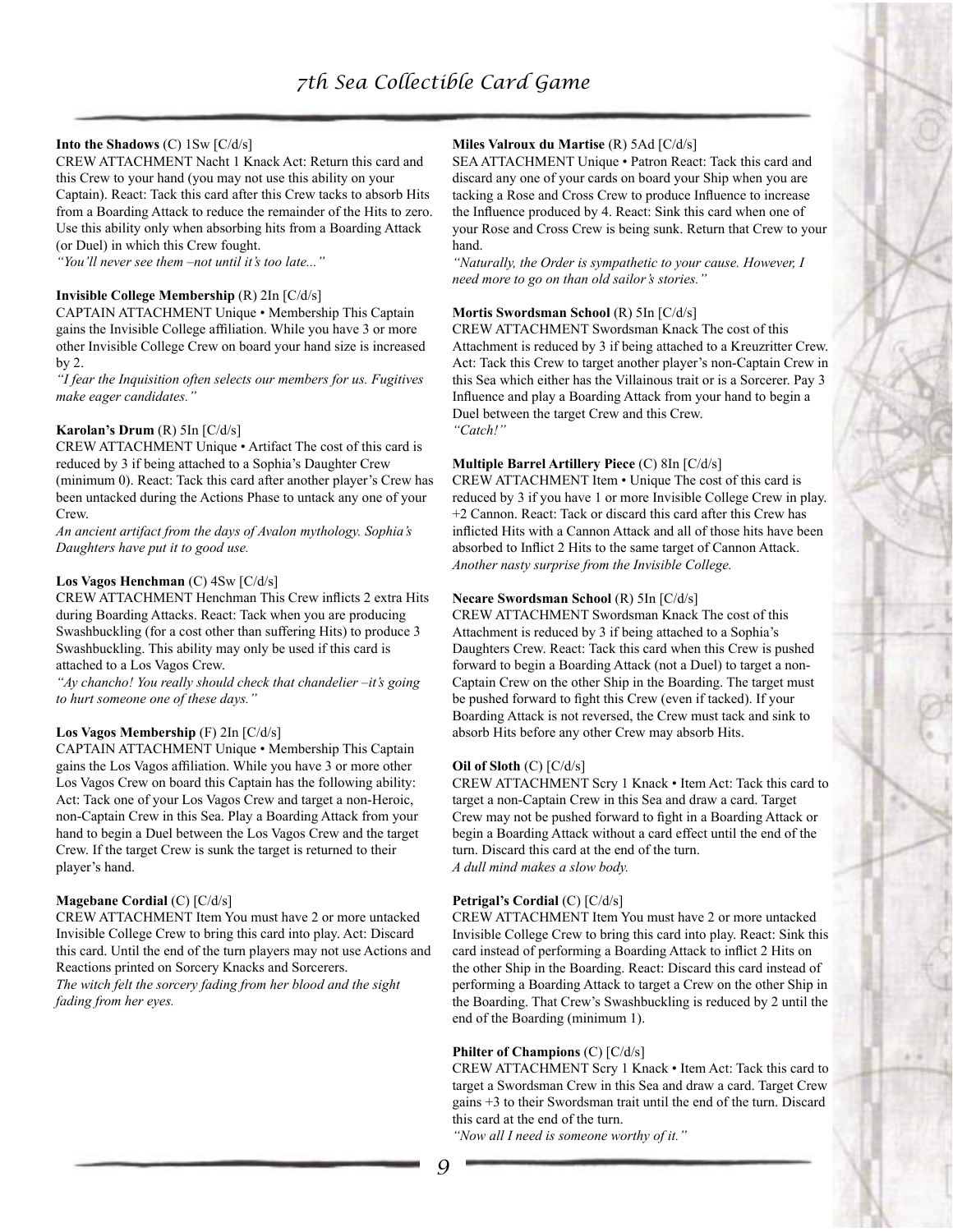# *7th Sea Collectible Card Game*

### **Rilasciare Membership** (R) 2In [C/d/s]

CAPTAIN ATTACHMENT Unique • Membership This Captain gains the Rilasciare affiliation. While you have 3 or more other Rilasciare Crew on board this Captain has the following ability: Act: Target a non-Captain Crew on a Ship with more Crew on board than your Ship. Tack one of your Rilasciare Crew and discard the top card of your deck. If that card is a Crew with an Influence cost greater than target Crew, the target Crew is sunk or the Crew revealed enters play on your Ship, ignoring any and all restrictions, including Crew Maximum (the choice is made by the target Crew's controller).

#### **Rose and Cross Membership** (R) 2In [C/d/s]

CAPTAIN ATTACHMENT Unique • Membership This Captain gains the Rose and Cross affiliation. While you have 3 or more other Rose and Cross Crew on board this Captain has the following ability: Act: Once per turn, draw and reveal the top card of your deck, if it is not a Patron card, discard the card and draw another card. Repeat until you shuffle your deck or you draw a Patron card. Place the Patron card in your hand.

#### **Rosenkreuz's Secret** (C) [C/d/s]

CREW ATTACHMENT You must tack a Rose and Cross Crew to bring this card into play. This Crew has +2 to their highest printed skill. If there is a tie, the Crew instead gains +1 to all skills that are of the greatest value.

*"Valroux never speaks of it, but the body of our founder –the body supposedly in that tomb –has been missing for some time."*

### **Rum Flask** (C) 4Ad [C/d/s]

CREW ATTACHMENT Item +1 Swashbuckling. React: Discard this card when suffering Hits during a Boarding to absorb 4 Hits. *"It's as good a place to find a backbone as any." -"Long Tall" Harry*

### **Safe Harbor** (C) [C/d/s]

STARTING SEA ATTACHMENT Unique When you are revealing starting Crew, you may reveal and attach this card. Your Ship begins play tacked. This card may not be brought into play otherwise. Players in this Sea may not attempt a Boarding without a card effect or perform a Cannon Attack without a card effect unless they have 3 or more Crew with an Influence cost of 3 or more.

*"Home again." Cosette smiled at the Carleon docks.*

### **Scrying Bowl** (R) 3In [C/d/s]

CREW ATTACHMENT Unique • Item • Scry 1 Knack Act: Tack this card to look at the top 3 cards of any deck. If the deck is your own, you may discard an Action card from your hand to take an Action card from the 3 cards, show it to the other players, and add it to your hand. If the deck belongs to another player, you may discard an Action card from you hand to reveal one of the cards to all players and sink it. Regardless, discard the remaining cards.

### **Sophia's Daughters Membership** (F) 2In [C/d/s]

CAPTAIN ATTACHMENT Unique • Membership This Captain gains the Sophia's Daughters affiliation. While you have 3 or more other Sophia's Daughters Crew on board this Captain has the following ability: React: When a Crew in this Sea tacks to produce Influence, tack one of your Sophia's Daughters Crew to reduce the amount of Influence produced by the Influence of the Sophia's Daughters Crew (minimum 0).

*"Wherever there is darkness, I shall bring light..."*

#### **Stronghold of La Bucca** (R) 6Ad [C/d/s]

LA BOCA ATTACHMENT Unique • Port The cost of this card is reduced by 2 if you have a Brotherhood Captain. Any player in this Sea may sink this Attachment by paying 7 Cannon as an action. Captive Crew in this sea are considered to not have the Captive and No Attachments traits. Act: Tack this card and one of your crew while in this Sea to target another Ship in this Sea. Inflict a 4 hit Cannon Attack on the target Ship.

#### **Syrneth Dagger** (C) 3Ad [C/d/s]

Artifact • Item React: Tack this Crew when he is fighting in a Boarding Attack to reverse any type of Boarding Attack played by the other player. Choose Club, Dagger, Punch, Slash, or Thrust. This Crew returns an attack of the chosen type, and inflicts 2 extra Hits if they inflict Hits during this Boarding Attack.

#### **The Bonita Swordsman School** (R) 5In [C/d/s]

CREW ATTACHENT Swordsman Knack The cost of this card is reduced by 3 if being attached to an Invisible College Crew. This Crew absorbs 3 extra Hits when tacking to absorb Hits. React: Tack this card to reverse any type of Boarding Attack. This card produces a Slash Boarding Attack.

*It was developed solely for defense –quite effective as long as you don't want to hit back.*

### **The Flash Rifle** (C) 7Ad [C/d/s]

CREW ATTACHMENT Item The cost of this card is reduced by 3 if being attached to a Rose and Cross Crew. +2 Swashbuckling. React: Tack instead of performing a Boarding Attack to inflict 3 Hits on the other Ship in the Boarding. Act: Tack to target and inflict 1 Hit on a Ship in this Sea.

*"It's some infernal Syrneth device that the Knights use. So much for Rose and Cross ethics, eh?"*

### **The Holy Flag of the Creseant Empire** (R) M+0 [C/d/s]

CORSAIR SHIP ATTACHMENT Unique • Item • Jolly Roger React: Tack after one of your Corsair Crew has been sunk when absorbing Hits inflicted by another player, to target and untack another of your non-Captain Corsair Crew. You may only use this ability if you have 3 or more Corsair Crew on board.

### **The Jolly Roger of the Black Freighter** (R) M+0 [C/d/s]

BLACK FREIGHTER SHIP ATTACHMENT Unique • Item • Jolly Roger React: Tack after one of your Black Freighter Crew has been sunk when absorbing Hits inflicted by another player, to target and untack another of your non-Captain Black Freighter Crew. You may only use this ability if you have 3 or more Black Freighter Crew on board.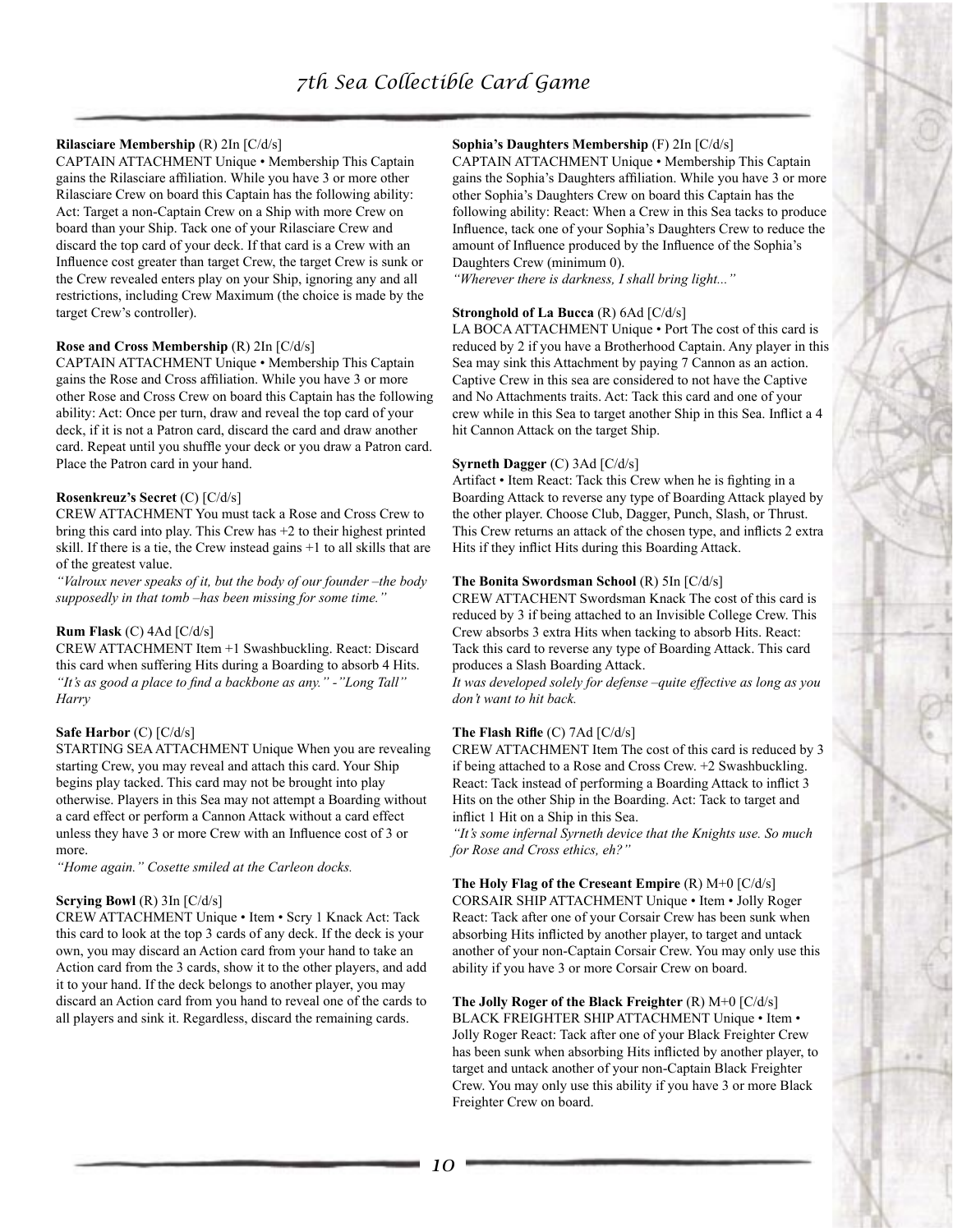### **The Jolly Roger of the Brotherhood of the Coast** (F) M+0 [C/  $d/s$ ]

BROTHERHOOD SHIP ATTACHMENT Unique • Item • Jolly Roger React: Tack after one of your Brotherhood Crew has been sunk when absorbing Hits inflicted by another player, to target and untack another of your non-Captain Brotherhood Crew. You may only use this ability if you have 3 or more Brotherhood Crew on board.

### **The Jolly Roger of the Crimson Rogers** (R) M+0 [C/d/s]

CRIMSON ROGER SHIP ATTACHMENT Unique • Item • Jolly Roger React: Tack after one of your Crimson Roger Crew has been sunk when absorbing Hits inflicted by another player, to target and untack another of your non-Captain Crimson Roger Crew. You may only use this ability if you have 3 or more Crimson Roger Crew on board.

### **The Jolly Roger of the Sea Dogs** (R) M+0 [C/d/s]

SEA DOG SHIP ATTACHMENT Unique • Item • Jolly Roger React: Tack after one of your Sea Dog Crew has been sunk when absorbing Hits inflicted by another player, to target and untack another of your non-Captain Sea Dog Crew. You may only use this ability if you have 3 or more Sea Dog Crew on board.

#### **The Mask of El Vago** (C) [C/d/s]

LOS VAGOS CREW ATTACHMENT Item • Face This Crew has all of their Skills increased by 2 during a Boarding while there is a Villainous Crew on board the other Ship.

*Live for Castille. Bleed for her people. Die in their name.*

**The Noble Emblem of the Montaigne Navy** (F) M+0 [C/d/s] MONTAIGNE SHIP ATTACHMENT Unique • Item • Jolly Roger React: Tack after one of your Montaigne Crew has been sunk when absorbing Hits inflicted by another player, to target and untack another of your non-Captain Montaigne Crew. You may only use this ability if you have 3 or more Montaigne Crew on board.

**The Noble Flag of the Castillian Armada** (R) M+0 [C/d/s] CASTILLIAN SHIP ATTACHMENT Unique • Item • Jolly Roger React: Tack after one of your Castillian Crew has been sunk when absorbing Hits inflicted by another player, to target and untack another of your non-Captain Castillian Crew. You may only use this ability if you have 3 or more Castillian Crew on board.

**The Prized Emblem of the Explorer's Society** (R) M+0 [C/d/s] EXPLORERS SHIP ATTACHMENT Unique • Item • Jolly Roger React: Tack after one of your Explorer Crew has been sunk when absorbing Hits inflicted by another player, to target and untack another of your non-Captain Explorer Crew. You may only use this ability if you have 3 or more Explorer Crew on board.

**The Proud Banner of the Vestenmannavnjar** (R) M+0 [C/d/s] VESTEN SHIP ATTACHMENT Unique • Item • Jolly Roger React: Tack after one of your Vesten Crew has been sunk when absorbing Hits inflicted by another player, to target and untack another of your non-Captain Vesten Crew. You may only use this ability if you have 3 or more Vesten Crew on board.

### **The Syrneth Secret** (R) 9Ad [C/d/s]

TRADE SEA ATTACHMENT Unique • Control You must be in the Trade Sea to play this card. Any player in this Sea may discard this card by tacking a Heroic or Villainous Crew and paying 5 Cannon as an action. If your Ship is in this Sea during the Draw Cards phase, you may draw 2 additional cards.

*"Cabora was the key to unlocking the west. The way lies open. We need only sail it."*

#### **The Vow** (C) [C/d/s]

ROSE AND CROSS CREW ATTACHMENT Oath When you attach this card to a Crew, name a skill. This Crew gains +3 to the named skill while this card is attached. This card is discarded at the end of the turn.

*"I will avenge your loss. I swear it on my immortal soul."*

#### **Uppmann's Coat** (C) 5Ad [C/d/s]

CREW ATTACHMENT Item The cost of this card is reduced by 3 if being attached to a Rilasciare Crew (minimum 0). Act: Tack this card and discard a card from your hand to search your deck for a card with the Item trait. Reveal the card to your opponent(s), shuffle your deck, and place the card on top of your deck. *"Lockpicks in the collar, holsters in the sleeves... everything a wanted criminal could need."*

#### **Vipera ex Morsi Swordsman School** (R) 5In [C/d/s]

CREW ATTACHMENT Swordsman Knack The cost of this Attachment is reduced by 3 if being attached to a Rilasciare Crew. React: Tack this Crew instead of performing a Boarding Attack to target a non-Captain Crew on the other Ship with an Influence cost less than this Crew's Influence cost. Inflict Hits on the other Ship equal to the target Crew's Swashbuckling plus 3. *The key is knowing when to strike.*

# *Chanteys*

### **Gentlemen's Club** (C) 3In/ [/]

All Captains have the following ability: Act: Tack a Crew with one or more Memberships to tack all non-Captain Crew in this Sea with one or more of the same Memberships. *"Members only, my boy. Sorry."*

#### **Jorund's Warning** (C) 3In/4Ad [/]

All Captains have the following ability: Act: Tack one of your completed Adventures and a Port in this Sea to untack one of your non-Captain Crew.

*"She has drawn upon some form of Vesten magic, Master Mokk. She's more powerful than she's ever been." "Jorund, she's a little girl, and you let her beat us."*

### **Matushka's Gate** (C) 3Ad/ [/]

Any player may sink this Chantey as an action by paying 5 Adventuring while in the Mirror. Players suffering Hits in The Mirror may not tack to absorb Hits.

*Ussura's Little Grandmother wants to keep the curious away from Cabora. Apparently, the risen isle frightens even her.*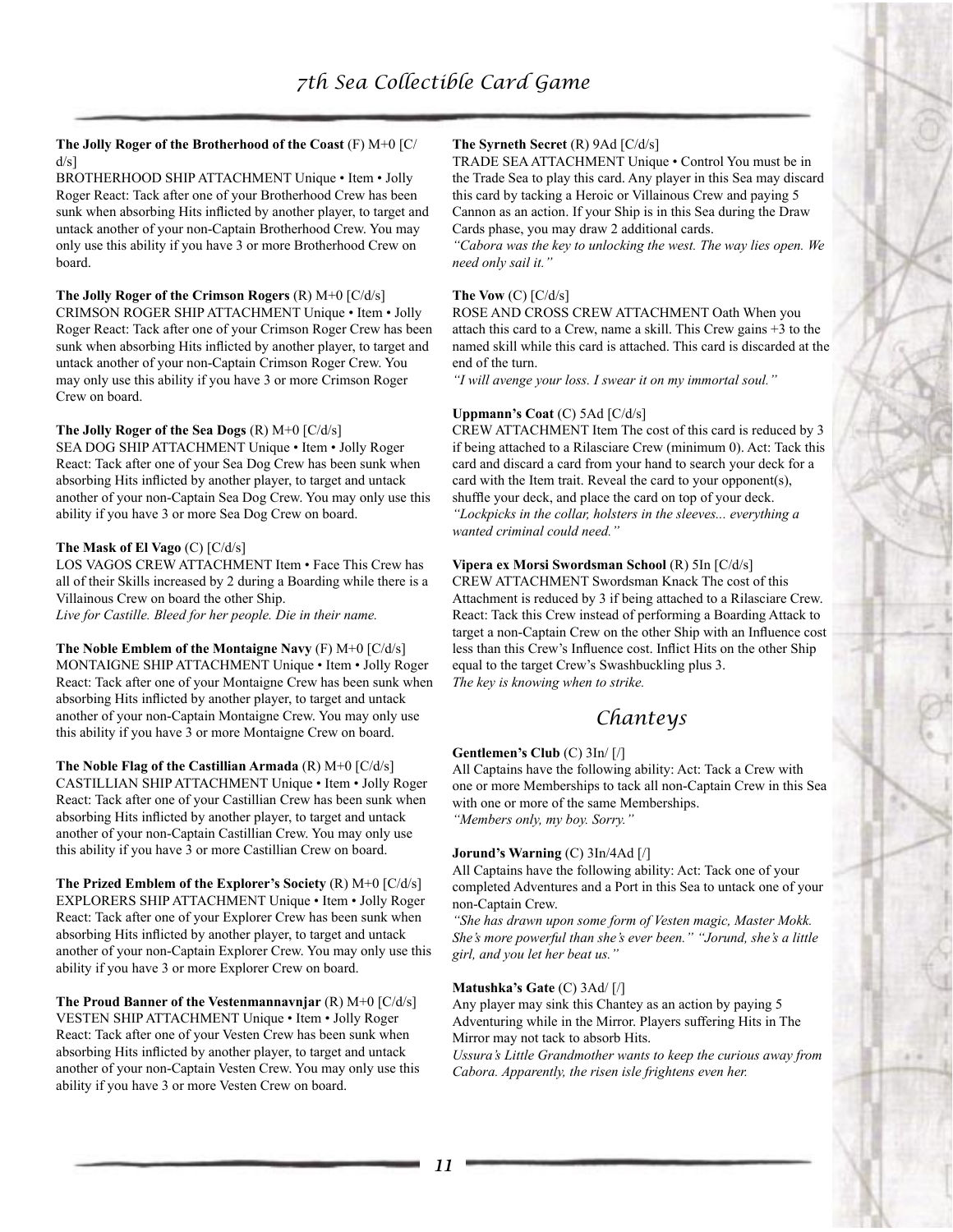### **Reis' Legacy** (C) /0Sw [/]

Any player who cancels this Chantey must discard 1 random card from their hand (if they have any in their hand). The Influence cost of all Crew being Hired is reduced to 0.

*"The man may be gone, but we still have the legend. And true evil never really dies..." –Riant Gaucher*

#### **The Montaigne Revolution** (C) /4In [/]

Any player may sink this Chantey by tacking any 3 of their Crew as an action. All Crew are considered to have the No Attachments trait (cards currently attached to Crew are not discarded). *"For Montaigne! For the people!"*

#### **The Sinking of the Hurricane** (C) / [/]

Any player may sink this card by paying 3 Adventuring as an Action. All Crew inflict an additional amount of Hits equal to their Cannon skill during a Duel..

*The Rogers caught up to their nemesis while Bonnie and Reis battled on the nearby island. They would have sunk the crew for good had an old friend not made a last-minute rescue.*

#### **Things to Come** (C) / [/]

All Captains have the following ability and may use it once per turn: Act: Target a deck and look at the top card of that deck. *Faust watched the spinning globe with awestruck wonder."The gate is lowered," he whispered."We can sail west."*

#### **Valoix's Crime** (C) / [/]

Any player may sink this Chantey by paying 3 Influence as an Action. All Captains have the following trait: While you are in your starting Sea, opponents may not begin a Boarding with your Ship without a card effect.

## *Ships*

#### **La Venganza** (F) Unaligned 7 CM / 2 MC

Crew Maximum: 7 React: When you are attaching a Ship Attachment to this Ship discard a card from your hand to reduce the skill cost by 3 (minimum 0). You may only use this ability if your Captain and this Ship are untacked. React: Tack before performing an action, to move to an adjacent Sea.

#### **The Ram** (R) Unaligned 11 CM / 4 MC

Crew Maximum: 11 Your Captain has the trait: Glamour 1 (or +1 to their Glamour if your Captain already has the Glamour trait). React: Tack before performing an action, to move to an adjacent Sea.

**The Stalward Raider** (R) Unaligned 7 CM / 2 MC Crew Maximum: 7 Act: Tack to sink a Sea Attachment attached to this Sea. React: Tack before performing an action, to move to an adjacent Sea.

### **The Wayward Swan** (F) Unaligned 10 CM / 4 MC

Crew Maximum: 10 React: Tack one of your Ally cards in this Sea instead of paying your move cost to begin a Boarding. React: Tack before performing an action to move to an adjacent Sea.

# *Captains*

**"Reis"** (R) Crimson Rogers W9 C:3 S:2 A:3 I:2 Sw:4 Start: The Mirror Villainous • Swordsman +2 You may not have Riant Gaucher on board. If you have 3 or more other Crimson Rogers Crew on board this Captain has the following abilities: Act: Once per turn, sink one of your Crew to give this Captain +3 Influence. Act: Once per turn, sink one of your Crimson Rogers Crew to target another Ship in this Sea. Target Ship suffers a Cannon Attack equal to the sunk Crew's Cannon skill.

**Captain Flanagan** (R) Explorers W8 C:3 S:2 A:4 I:4 Sw:4 Start: Frothing Sea Swordsman +2 While you have 3 or more other Explorers Crew on board, your completed Adventures that provide an Influence bonus provide 1 extra Influence and your Captain has the following ability: React: Tack one of your Ally cards in this Sea when you are paying an Adventuring cost to produce 2 Adventuring.

*"Something lies out beyond the Midnight Archipelago. I intend to be the first one to find it."*

**Captain Upham** (R) Black Freighter W9 C:2 S:3 A:5 I:3 Sw:3 Start: The Mirror Villainous • Fear 1 • Swordsman +2 When you hire non-Black Freighter Crew, the Influence cost of that Crew is increased by 3 (and may not be reduced). React: After you have played a card with the Monster trait or put a card into play with the Monster or Skeletal trait, you may draw one card from your deck. You may only use this ability if you have 3 or more other non-Skeletal Black Freighter Crew on board and only once per card being played or entering play.

**Inquisitor Figueroa** (R) Castille W8 C:1 S:3 A:2 I:4 Sw:3 Start: Forbidden Sea Villainous • Holy • Swordsman +2 While you have 4 or more other Castillian Crew on board you may use the following abilities: React: Once per turn, tack one of your Holy Crew when another player in this Sea plays an Action card as an action. That player must tack or sink one of their Crew or the action is canceled. Act: Once per turn, target Crew gains the Villainous trait until the end of the turn.

#### **Joaquin Orduño** (F) Brotherhood \*Los Vagos\* W9 C:2 S:2 A:5 I:3 Sw:4

Start: La Boca Swordsman +3 React: When you are paying an Influence cost you may tack one of your completed Adventures to produce 1 Influence. You may only use this ability if you have 3 or more other Brotherhood Crew on board.

*The family black sheep, a smuggler, pirate, and scoundrel. If only they knew his true allegiance.*

**Kheired-Din, the Reborn** (R) Corsairs W8 C:3 S:3 A:3 I:2 Sw:5 Start: Forbidden Sea Villainous • Holy • Swordsman +2 While you have 4 or more other Corsair Crew on board you may use the following abilities: React: Once per turn, sink one of your Corsair Crew to untack this Captain. React: Once per turn, instead of performing a Boarding Attack, tack and sink one of your Corsair Crew to untack this Captain.

*He survived Cabora, and now plots a destiny of his own choosing.*